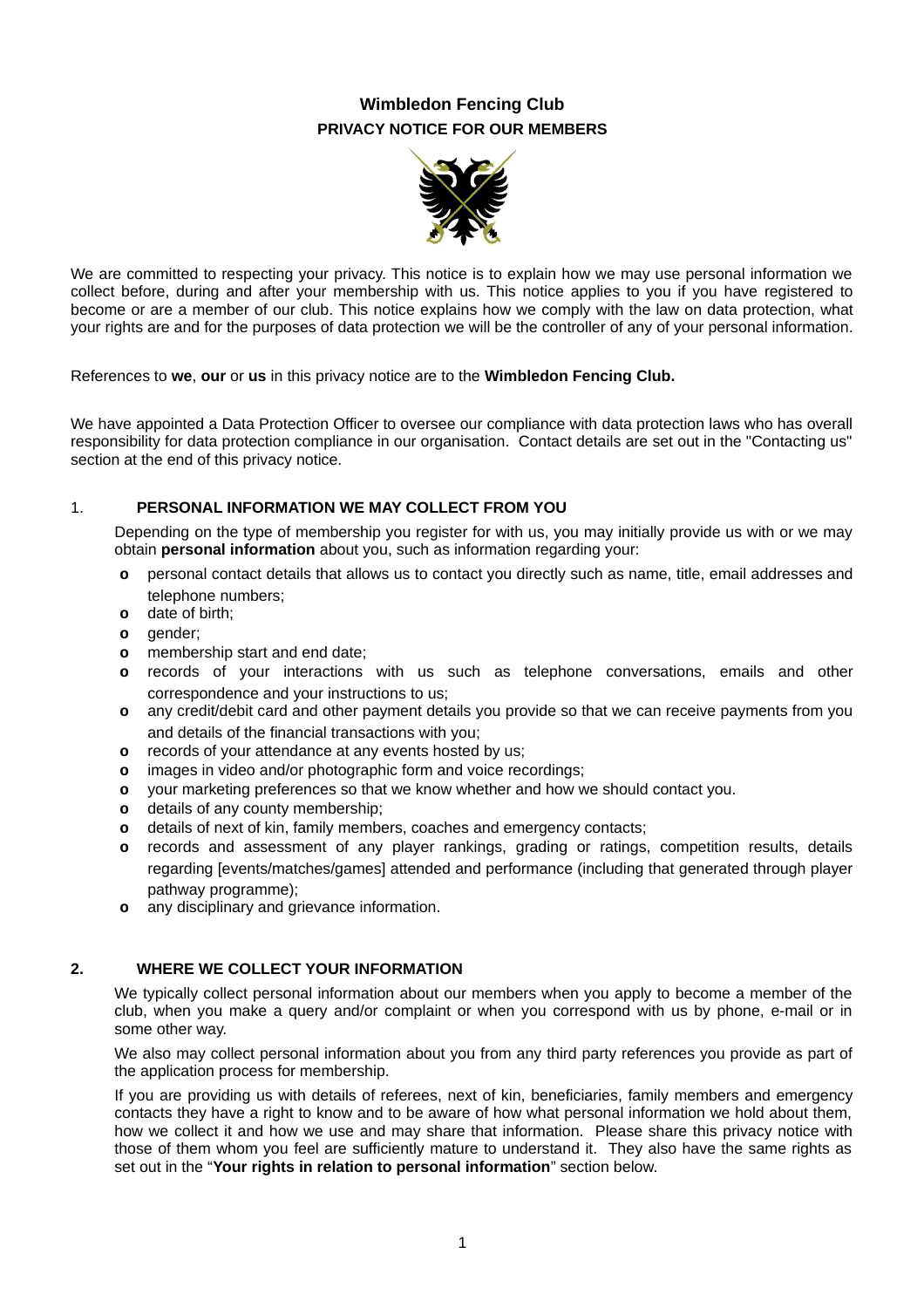## 3. **USES MADE OF THE INFORMATION**

The table below describes the main purposes for which we process your personal information, the categories of your information involved and our lawful basis for being able to do this.

| <b>Purpose</b>                                          | <b>Personal</b>                             | <b>Lawful basis</b>                                                                  |
|---------------------------------------------------------|---------------------------------------------|--------------------------------------------------------------------------------------|
|                                                         | information used                            |                                                                                      |
| To administer any                                       | All contact and                             | This is necessary to enable us to properly                                           |
| membership you have with                                | membership details,                         | manage and administer your                                                           |
| us and managing our<br>relationship with you,           | transaction and<br>payment information,     | membership contract with us.                                                         |
| including dealing with                                  | records of your                             |                                                                                      |
| payments and any support,                               | interactions with us,                       |                                                                                      |
| service or product enquiries                            | and marketing                               |                                                                                      |
| made by you                                             | preferences.                                |                                                                                      |
|                                                         |                                             |                                                                                      |
| To send you information                                 | Contact and                                 | This is necessary to enable us to properly                                           |
| which is included within                                | membership details.                         | manage and administer your                                                           |
| your membership benefits                                |                                             | membership contract with us.                                                         |
| package, including details                              |                                             |                                                                                      |
| about advanced ticket                                   |                                             |                                                                                      |
| information, competitions<br>and events, partner offers |                                             |                                                                                      |
| and discounts and any                                   |                                             |                                                                                      |
| updates on fencing.                                     |                                             |                                                                                      |
|                                                         |                                             |                                                                                      |
| To send you other marketing                             | Contact details and<br>marketing            | Where you have given us your                                                         |
| information we think you<br>might find useful or which  | preferences.                                | explicit consent to do so.                                                           |
| you have requested from us,                             |                                             |                                                                                      |
| including our newsletters,                              |                                             |                                                                                      |
| information about                                       |                                             |                                                                                      |
| membership, events and                                  |                                             |                                                                                      |
| competitions.                                           |                                             |                                                                                      |
| To answer your queries or                               | Contact details and                         | We have a legitimate interest to provide                                             |
| complaints                                              | records of your<br>interactions with us     | complaint handling services to you in                                                |
|                                                         |                                             | case there are any issues with your<br>membership.                                   |
|                                                         |                                             |                                                                                      |
| <b>Retention of records</b>                             | All the personal<br>information we collect. | We have a legitimate interest in retaining<br>records whilst they may be required in |
|                                                         |                                             | relation to complaints or claims. We need                                            |
|                                                         |                                             | to retain records in order to properly                                               |
|                                                         |                                             | administer and manage your                                                           |
|                                                         |                                             | membership and run our club and in                                                   |
|                                                         |                                             | some cases we may have legal or                                                      |
|                                                         |                                             | regulatory obligations to retain records.                                            |
| For the purposes of                                     | Images in video and/or                      | Where you have given us your                                                         |
| promoting the sport, our                                | photographic form.                          | explicit consent to do so.                                                           |
| club and events.                                        |                                             |                                                                                      |
| To administer your                                      | All contact and                             | This is necessary to enable us to register                                           |
| attendance at any courses                               | membership details,<br>transaction and      | you on to and properly manage and                                                    |
| or programmes you sign up<br>to                         |                                             | administer your attendance on the                                                    |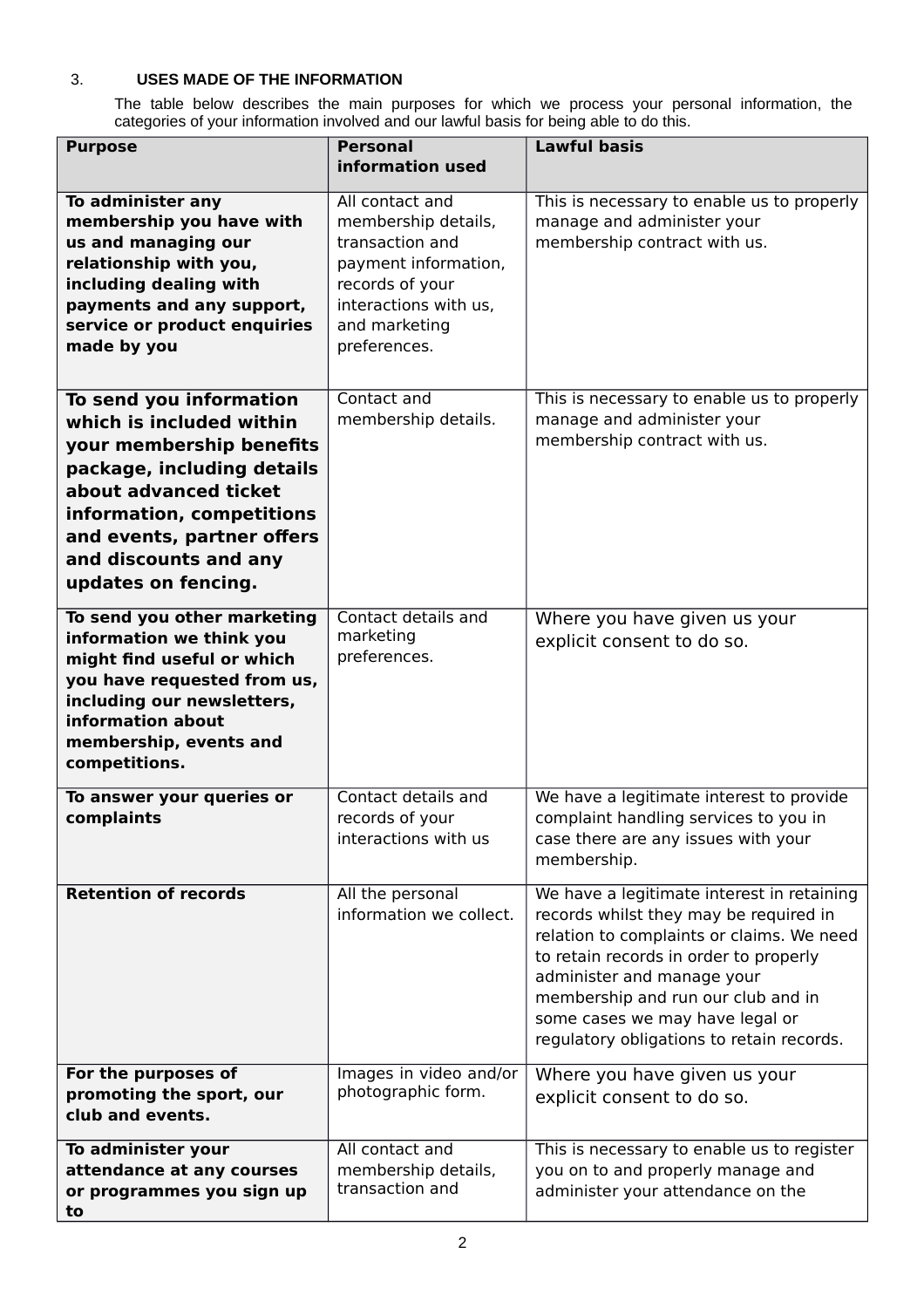|                                                                                                                                                                                                         | payment data.<br>Details of any county<br>membership and<br>performance data.                                                                                                        | course and/or programme.                                                                                                                                                                                     |
|---------------------------------------------------------------------------------------------------------------------------------------------------------------------------------------------------------|--------------------------------------------------------------------------------------------------------------------------------------------------------------------------------------|--------------------------------------------------------------------------------------------------------------------------------------------------------------------------------------------------------------|
| To arrange for any trip or<br>transportation to and from<br>an event                                                                                                                                    | Identification<br>documents details of<br>next of kin, family<br>members and<br>emergency contacts,<br>transaction and<br>payment information,<br>health and medical<br>information. | This is necessary to enable us to make<br>the necessary arrangements for the trip<br>and/or transportation to an event.                                                                                      |
| To gather evidence for<br>possible grievance or<br>disciplinary hearings                                                                                                                                | All the personal<br>information we collect                                                                                                                                           | We have a legitimate interest in doing so<br>to provide a safe and fair environment<br>for all members and to ensure the<br>effective management of any disciplinary<br>hearings, appeals and adjudications. |
| comply<br>legal<br>with<br>To<br>obligations, for example,<br>regarding people working<br>children<br>with<br>or<br>vulnerable<br>adults<br>to<br>comply<br>with<br>our<br>safeguarding<br>requirements | Information about your<br>criminal<br>convictions<br>and offences                                                                                                                    | For criminal records history we process it<br>on the basis of legal obligations or based<br>on your explicit consent.                                                                                        |

For some of your personal information you will have a legal, contractual or other requirement or obligation for you to provide us with your personal information. If you do not provide us with the requested personal information we may not be able to admit you as a member or we may not be able to properly perform our contract with you or comply with legal obligations and we may have to terminate your membership. For other personal information you may not be under an obligation to provide it to us, but if you do not provide it then we may not be able to properly perform our contract with you.

Where you have given us your consent to use your personal information in a particular manner, you have the right to withdraw this consent at any time, which you may do by contacting us as described in the "Contacting us" section below.

Please note however that the withdrawal of your consent will not affect any use of the data made before you withdrew your consent and we may still be entitled to hold and process the relevant personal information to the extent that we are entitled to do so on bases other than your consent. Withdrawing consent may also have the same effects as not providing the information in the first place, for example we may no longer be able to provide certain member benefits to you.

## **4. DIRECT MARKETING**

**Email and post and SMS marketing**: from time to time, we may contact you by email, post or SMS with information about our Club or events we believe you may be interested in.

We will only send marketing messages to you in accordance with the marketing preferences you set. You can then let us know at any time that you do not wish to receive marketing messages by contacting our DPO on dpo@wimbledonfencingclub.org.uk.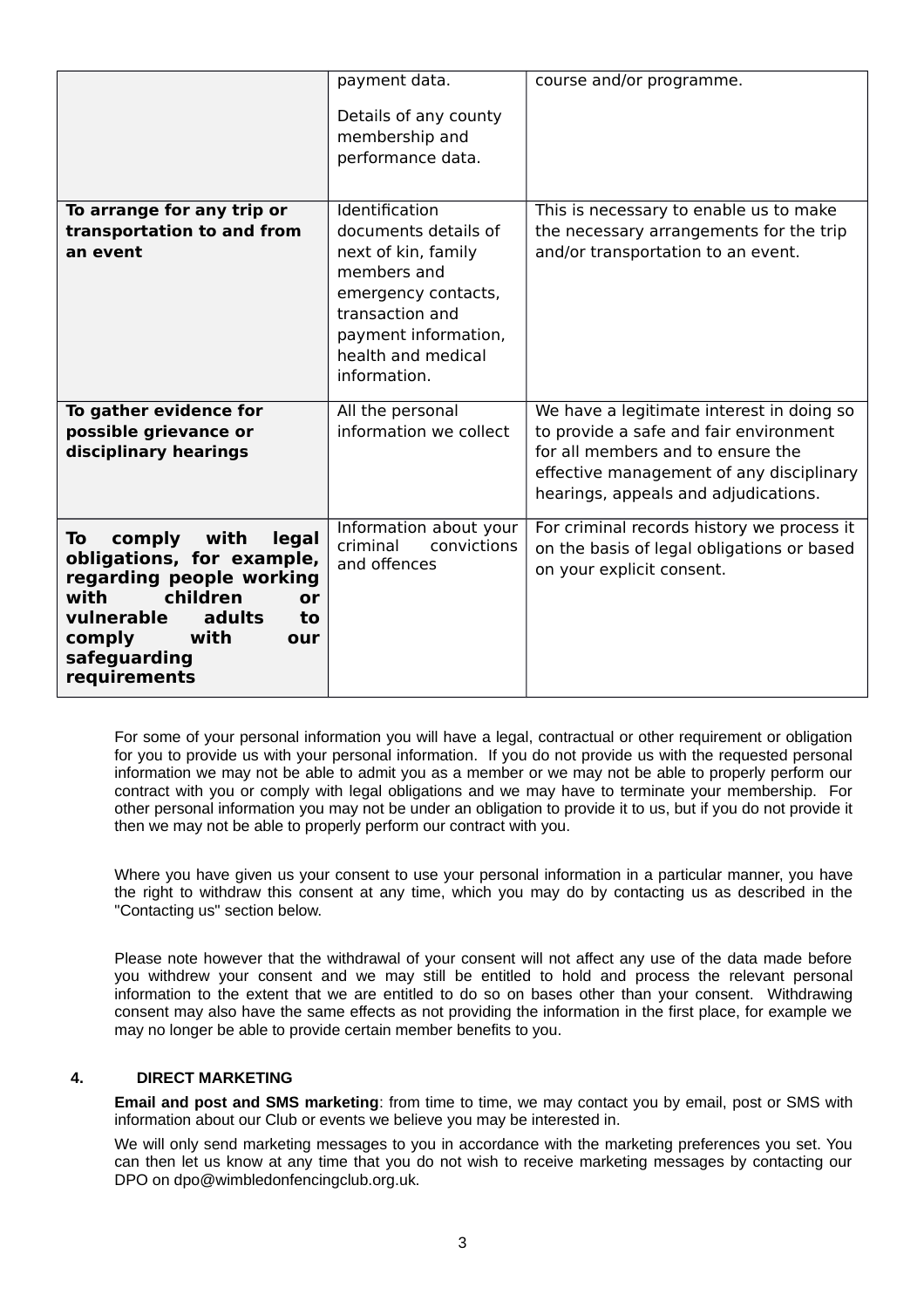## 5. **DISCLOSURE OF YOUR PERSONAL INFORMATION**

We share personal information with the following parties:

#### **o Any party approved by you.**

- **o To any governing bodies or regional bodies for the sports covered by our club:** to allow them to properly administer the sports on a local, regional and national level.
- **o Other service providers**: for example, email marketing specialists, payment processors, data analysis CCTV contractors, promotional advisors, contractors or suppliers and IT services (including CRM, website, video- and teleconference services);
- **o The Government or our regulators**: where we are required to do so by law or to assist with their investigations or initiatives.
- **o Police, law enforcement and security services**: to assist with the investigation and prevention of crime and the protection of national security.

## **6. HOW LONG DO WE KEEP PERSONAL INFORMATION FOR?**

The duration for which we retain your personal information will differ depending on the type of information and the reason why we collected it from you. However, in some cases personal information may be retained on a long-term basis: for example, personal information that we need to retain for legal purposes will normally be retained in accordance with usual commercial practice and regulatory requirements. Generally, where there is no legal requirement we retain all physical and electronic records for a period of 5 years after your last contact with us or the end of your membership.

It is important to ensure that the personal information we hold about you is accurate and up-to-date, and you should let us know if anything changes, for example if you change your phone number or email address. You may be able to update some of the personal information we hold about you by contacting us by using the details set out in the "**Contacting us**" section below.

## **7. YOUR RIGHTS IN RELATION TO PERSONAL INFORMATION**

You have the following rights in relation to your personal information:

- o the right to be informed about how your personal information is being used;
- o the right to access the personal information we hold about you;
- o the right to request the correction of inaccurate personal information we hold about you;
- o the right to request the erasure of your personal information in certain limited circumstances;
- o the right to restrict processing of your personal information where certain requirements are met;
- o the right to object to the processing of your personal information;
- o the right to request that we transfer elements of your data either to you or another service provider; and
- o the right to object to certain automated decision-making processes using your personal information.

You should note that some of these rights, for example the right to require us to transfer your data to another service provider or the right to object to automated decision making, may not apply as they have specific requirements and exemptions which apply to them and they may not apply to personal information recorded and stored by us. For example, we do not use automated decision making in relation to your personal data. However, some have no conditions attached, so your right to withdraw consent or object to processing for direct marketing are absolute rights.

Whilst this privacy notice sets out a general summary of your legal rights in respect of personal information, this is a very complex area of law. More information about your legal rights can be found on the Information Commissioner's website at https://ico.org.uk/for-the-public/.

To exercise any of the above rights, or if you have any questions relating to your rights, please contact us by using the details set out in the "Contacting us" section below.

If you are unhappy with the way we are using your personal information you can also complain to the UK Information Commissioner's Office or your local data protection regulator. We are here to help and encourage you to contact us to resolve your complaint first.